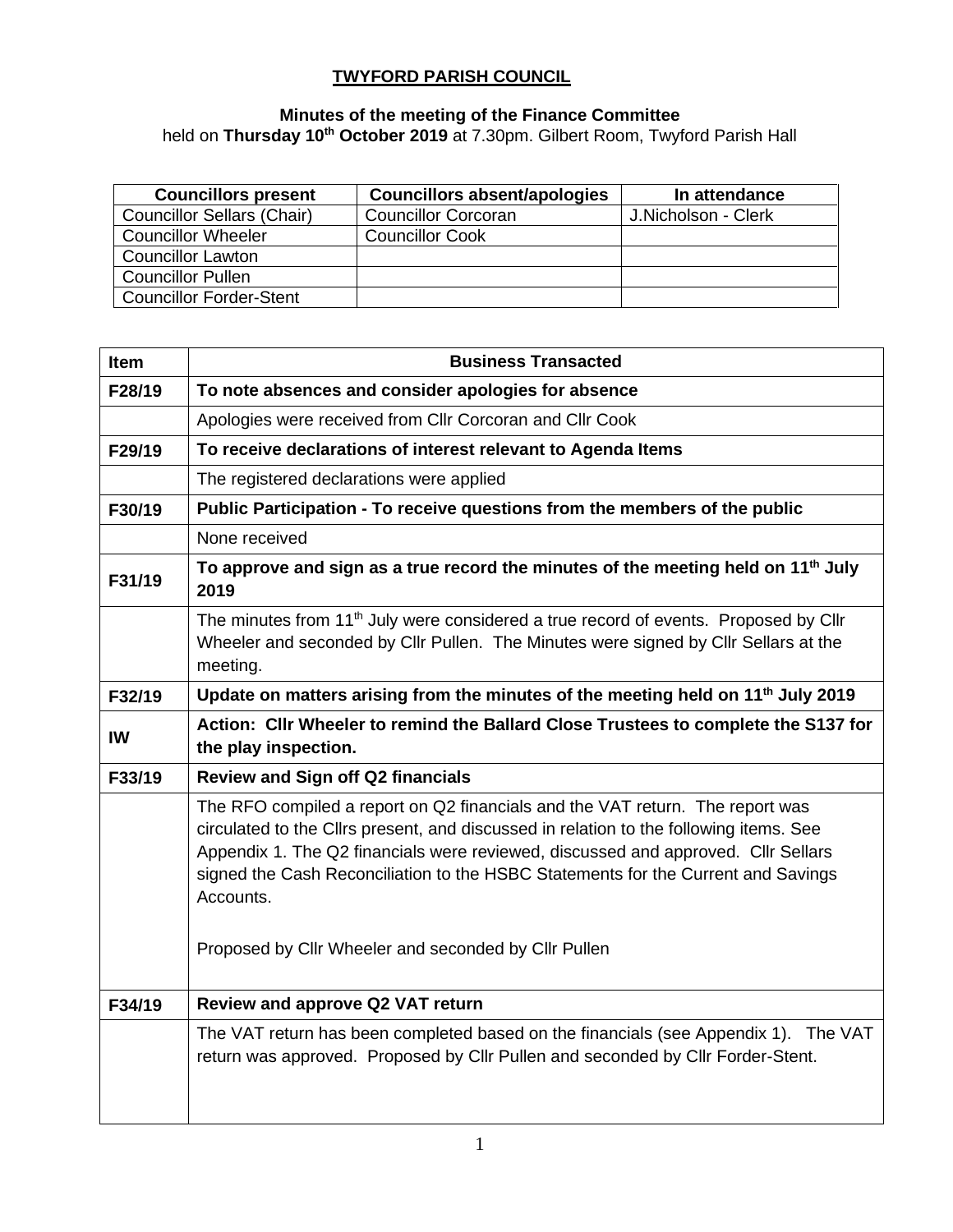| F35/19     | Review spend against budget: year to date and forecast to year end.                                                                                                                                                                                                                                                                                                                                                                 |                                                                                                                                                                                                  |  |  |  |
|------------|-------------------------------------------------------------------------------------------------------------------------------------------------------------------------------------------------------------------------------------------------------------------------------------------------------------------------------------------------------------------------------------------------------------------------------------|--------------------------------------------------------------------------------------------------------------------------------------------------------------------------------------------------|--|--|--|
|            | The RFO provided a commentary to variances to budget, and highlighted any potential<br>risks to year end (see Appendix 1). The Committee were content with the points<br>highlighted, and no actions were taken at this point. Proposed by Cllr Forder-Stent and<br>seconded by Cllr Wheeler                                                                                                                                        |                                                                                                                                                                                                  |  |  |  |
| F36/19     | Notice of Conclusion of audit 2018 / 2019                                                                                                                                                                                                                                                                                                                                                                                           |                                                                                                                                                                                                  |  |  |  |
|            | The external auditor. PKF Littlejohn have completed the Annual Governance &<br>Accountability Return for Twyford for the year ending 31 <sup>st</sup> March 2019. The external<br>audit report did not highlight any areas for concerns or queries. The Notice of Conclusion<br>of Audit has been published online, and available notice boards.<br>The Committee thanked the RFO for her hard work and diligence to have the audit |                                                                                                                                                                                                  |  |  |  |
|            | completed successfully, and commended the RFO for not having any comment or<br>queries raised by the external auditor.                                                                                                                                                                                                                                                                                                              |                                                                                                                                                                                                  |  |  |  |
| F37/19     | Review budgeting timetable for 2020 / 2021 financial year and precept submission                                                                                                                                                                                                                                                                                                                                                    |                                                                                                                                                                                                  |  |  |  |
|            | The RFO proposed a timetable to complete the budget to meet precept submission<br>deadlines.<br><b>Steps to Drafted Budget</b>                                                                                                                                                                                                                                                                                                      |                                                                                                                                                                                                  |  |  |  |
|            | Budgeting Timetable for 2020 / 2021                                                                                                                                                                                                                                                                                                                                                                                                 |                                                                                                                                                                                                  |  |  |  |
|            | 1 Review year end Forecast                                                                                                                                                                                                                                                                                                                                                                                                          |                                                                                                                                                                                                  |  |  |  |
|            | 2 Review against actual for year to date for any amends / learnings<br>- PO Box renewal                                                                                                                                                                                                                                                                                                                                             |                                                                                                                                                                                                  |  |  |  |
|            | 3 Consult with Parish Councillors for their priorities for next 5 years<br>4 Review Neighbourhood Plan projects and deliverable dates and budgets<br>Check that the 2019 / 2020 5 year plan is still on track, and fits with Councillor aims<br>5 and NP plans (4 & 5)                                                                                                                                                              |                                                                                                                                                                                                  |  |  |  |
|            |                                                                                                                                                                                                                                                                                                                                                                                                                                     |                                                                                                                                                                                                  |  |  |  |
|            |                                                                                                                                                                                                                                                                                                                                                                                                                                     |                                                                                                                                                                                                  |  |  |  |
|            | Draft revised 5 year plan with detailed assumptions for 2020 / 2021 and assumed<br>6 precept to fill the gap                                                                                                                                                                                                                                                                                                                        |                                                                                                                                                                                                  |  |  |  |
|            | 7 Finance Committee to review the assumptions and details, and recommend a precept                                                                                                                                                                                                                                                                                                                                                  |                                                                                                                                                                                                  |  |  |  |
|            | 8 FPC approve the budget and precept                                                                                                                                                                                                                                                                                                                                                                                                |                                                                                                                                                                                                  |  |  |  |
|            | 9 Allow for reiterations                                                                                                                                                                                                                                                                                                                                                                                                            |                                                                                                                                                                                                  |  |  |  |
|            | 10 Precept sumbitted to WCC                                                                                                                                                                                                                                                                                                                                                                                                         |                                                                                                                                                                                                  |  |  |  |
|            | <b>Key Meeting Dates</b><br>10.10.19<br>Finance<br><b>FPC</b><br>17.10.19<br>14.11.19<br>Finance<br><b>FPC</b><br>21.11.19<br><b>FPC</b><br>12.12.19<br>Finance<br>16.01.20<br><b>FPC</b><br>23.01.20                                                                                                                                                                                                                               | Review 5 year plan and key projects<br>note key learnings and review assumptions / draft budget<br>present draft budget and precept<br>Sign off budget and precept<br>contingency<br>contingency |  |  |  |
|            | The following actions were agreed:                                                                                                                                                                                                                                                                                                                                                                                                  |                                                                                                                                                                                                  |  |  |  |
| <b>RFO</b> | RFO to circulate the 5 year plan & Neighbourhood Plan project assumptions<br>(which the 2019 / 2020 budget is based on) to all Cllrs. Cllrs to review and<br>feedback any amends to the RFO before the end of October.                                                                                                                                                                                                              |                                                                                                                                                                                                  |  |  |  |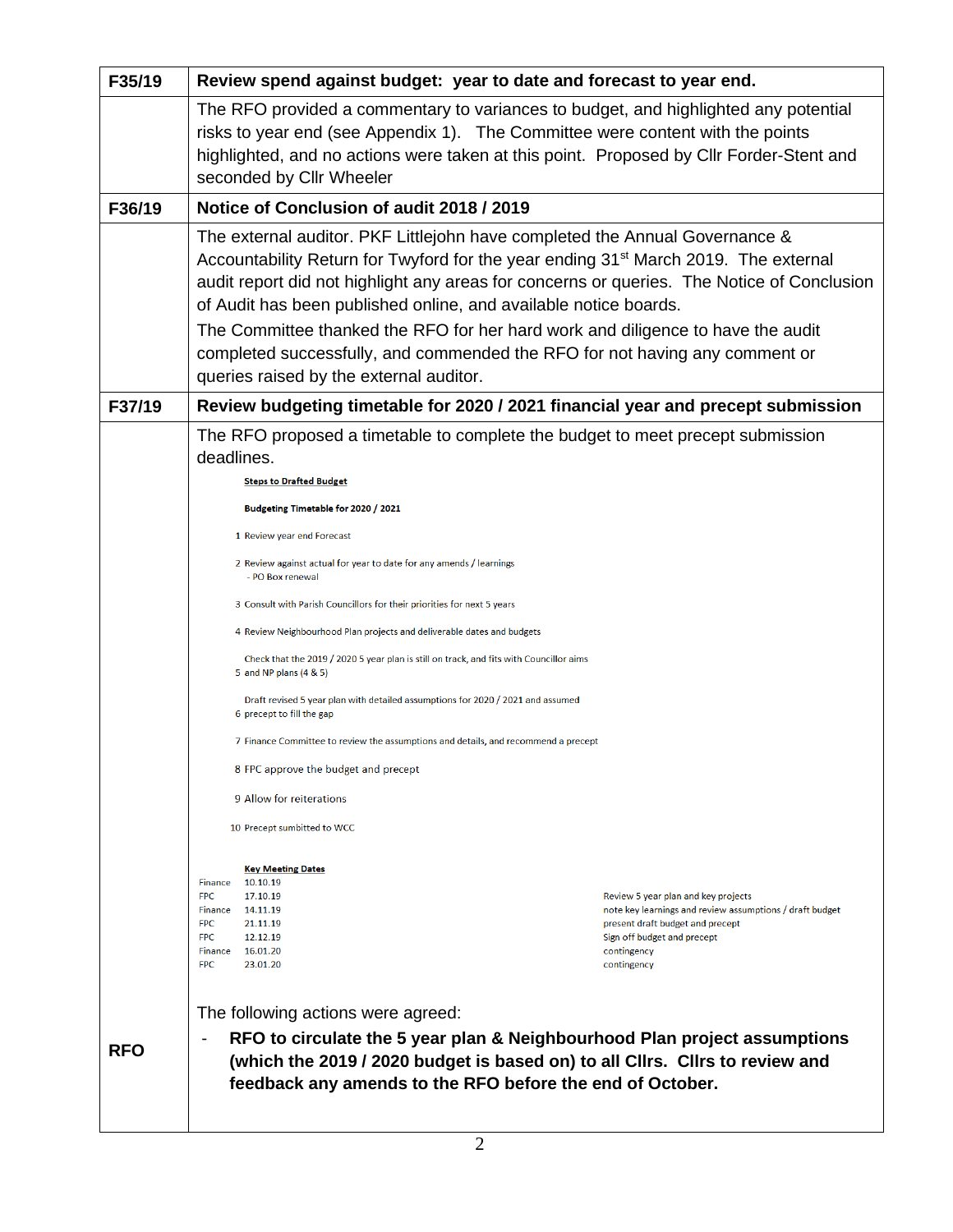| All        | Finance Committee to meet in November to review a draft budget, ready to<br>propose to the FPC on 21 <sup>st</sup> November.                                                                                                                                                                                                                                                                                                   |
|------------|--------------------------------------------------------------------------------------------------------------------------------------------------------------------------------------------------------------------------------------------------------------------------------------------------------------------------------------------------------------------------------------------------------------------------------|
| <b>RFO</b> | RFO and CIIr Sellars to meet to review the first draft of the new budget.                                                                                                                                                                                                                                                                                                                                                      |
| F38/19     | Review the responses from the internal auditor quotation process and decide next<br>step                                                                                                                                                                                                                                                                                                                                       |
|            | The RFO had invited quotes from 5 internal auditors listed with HALC. Four companies<br>had chosen to respond. The quotes varied little in price, with £80 being the difference<br>between the cheapest and most expensive.                                                                                                                                                                                                    |
|            | The Committee discussed the alternative quotes. The existing auditor was not the<br>cheapest, however, the value of the current working relationship, the history that has built<br>up, and awareness of the workings of Twyford Parish Council were considered a greater<br>value than the money saved. It was agreed to continue with the existing internal auditor,<br>and to be reviewed in 2 years time as good practise. |
| <b>RFO</b> | Action: RFO to inform current auditor to continue, and inform the other auditors<br>who kindly quoted that they were unsuccessful.                                                                                                                                                                                                                                                                                             |
| F39/19     | Review amends to the Financial Regulations issued by NALC / HALC                                                                                                                                                                                                                                                                                                                                                               |
|            | HALC circulated the financial regulations issued by NALC. The RFO reviewed the<br>regulations, and noted there are a few variances to Twyford Financial Regulations, but<br>the variances have been previously noted and signed off by the FPC as being specific to<br>Twyford. The committee agreed that no amends were required until the next review in<br>April 2020.                                                      |
| F40/19     | To raise any items for the next agenda and agree the date of the next meeting<br>currently scheduled for 14th November 2019                                                                                                                                                                                                                                                                                                    |
|            | The next finance committee meeting will be coupled with the next planning committee<br>meeting. The date of the next meeting will therefore be 8.15pm on Thursday 7th<br>November 2019.                                                                                                                                                                                                                                        |

Jo Nicholson - Clerk to the Parish Council –  $10<sup>th</sup>$  October 2019

Contact: [clerk@twyf](mailto:clerk@twy)ordhants.org.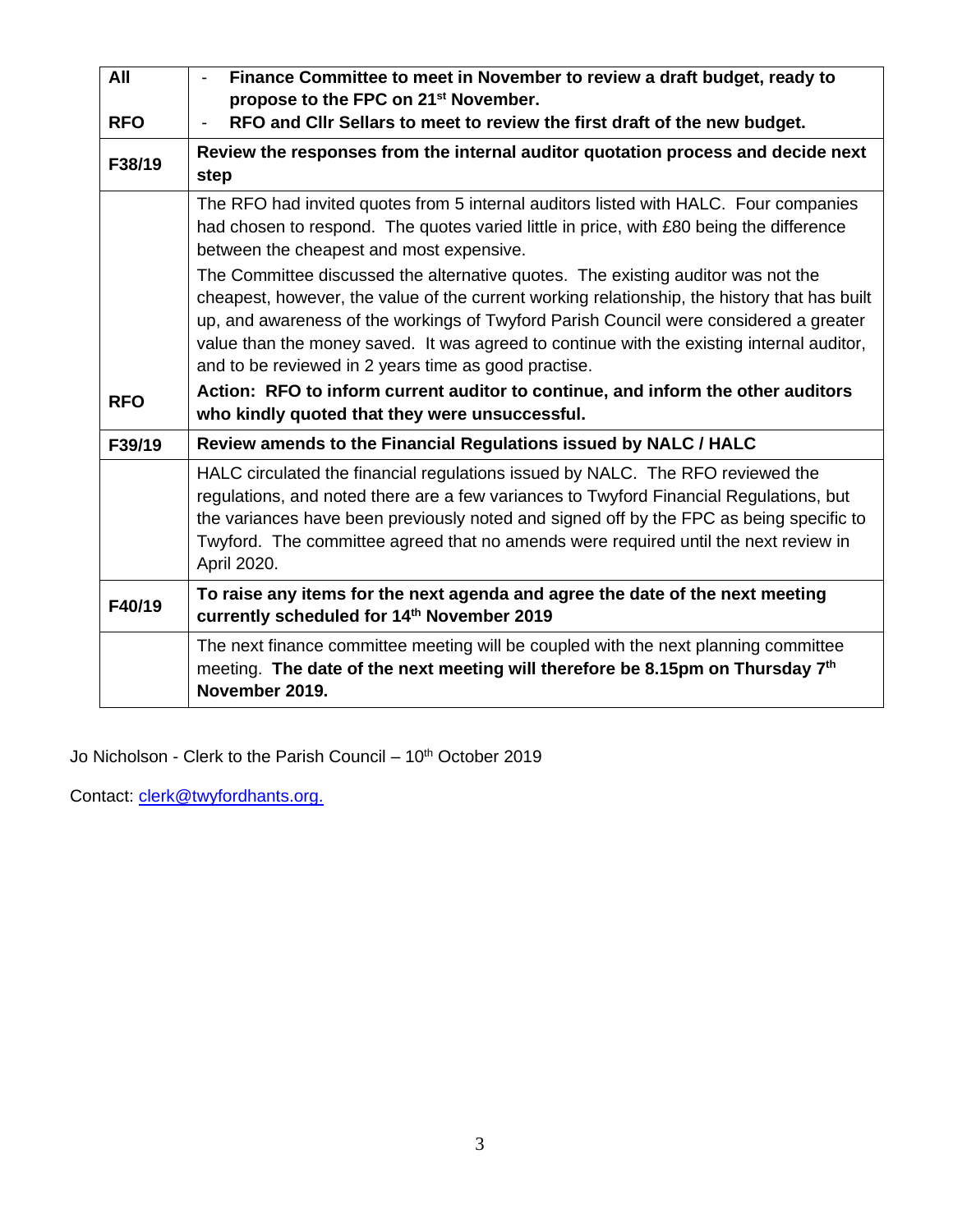#### **Appendix 1 – Q2 Financials – RFO Report**

#### **Twyford Parish Council RFO report to Finance Committee: 10th October 2019 End of Quarter 2 Report (1st July 2019 to 30th September 2019)**

#### **1.0. Incoming**

|                | <b>Financial Budget Comparison Q2</b> |                                  |            |                                    |             |                    |                 |
|----------------|---------------------------------------|----------------------------------|------------|------------------------------------|-------------|--------------------|-----------------|
|                |                                       |                                  |            |                                    |             |                    |                 |
|                |                                       | 2019/2020 Budge Quarter 1 Actual |            | <b>Quarter 2 Actual Actual YTD</b> |             | <b>Balance YTD</b> | <b>Variance</b> |
|                | <b>INCOME</b>                         |                                  |            |                                    |             |                    |                 |
|                | <b>FINANCE</b>                        |                                  |            |                                    |             |                    |                 |
|                | 100 Precept                           | £99,559.90                       | £49,125.00 | £49,125.00                         | £98,250.00  | $-E1,309.90$       | $-1%$           |
| <b>105 VAT</b> |                                       |                                  |            | £4,141.00                          | £4,140.00   |                    | #DIV/0!         |
|                | 110 Bank Interest (current)           | £0.00                            | £0.00      | £0.18                              | £0.18       | £0.18              | #DIV/0!         |
|                | 115 Bank Interest (savings)           | £70.00                           | £80.64     | £75.42                             | £156.06     | £86.06             | 123%            |
| <b>120 CIL</b> |                                       | £2,000.00                        | £0.00      | £0.00                              | £0.00       | $-E2,000.00$       | $-100%$         |
|                |                                       | £101,629.90                      | £49,205.64 | £53,341.60                         | £102,546.24 | $-£3,223.66$       | $-3.17%$        |
|                | <b>PARISH FARM</b>                    |                                  |            |                                    |             |                    |                 |
|                | 400 Grants & Donations                | £37,064.45                       | £200.00    | £9,860.39                          | £10,060.39  | $-E27,004.06$      | $-73%$          |
|                |                                       | £37,064.45                       | £200.00    | £9,860.39                          | £10,060.39  | $-E27,004.06$      | $-72.86%$       |
|                | <b>NEIGHBOURHOOD PLAN</b>             |                                  |            |                                    |             |                    |                 |
|                | 300 NP Production                     | £0.00                            | £0.00      | £0.00                              | £0.00       | £0.00              | #DIV/0!         |
|                | 305 NP Project 1 - Flooding           | £0.00                            | £0.00      | £0.00                              | £0.00       | £0.00              | #DIV/0!         |
|                |                                       | £0.00                            | £0.00      | £0.00                              | £0.00       | £0.00              |                 |
|                | <b>RECREATION AND OPEN SPACES</b>     |                                  |            |                                    |             |                    |                 |
|                | 200 Pavilion Hire                     | £240.00                          | £174.00    | £75.00                             | £249.00     | £9.00              | 4%              |
|                | 205 Pitch Hire                        | £2,200.00                        | £454.00    | £1,840.00                          | £2,294.00   | £94.00             | 4%              |
|                | 210 Allotments                        | £675.00                          | £582.74    | £23.18                             | £650.43     | $-E24.57$          | $-4%$           |
|                | 215 Deposits                          | £100.00                          | £150.00    | £200.00                            | £350.00     | £250.00            | 250%            |
|                | 220 Grants & Donations                | £0.00                            | £0.00      | £0.00                              | £0.00       | £0.00              | #DIV/0!         |
|                |                                       | £3,215.00                        | £1,360.74  | £2,138.18                          | £3,543,43   | £328.43            | 10.22%          |
|                | <b>TOTAL</b>                          |                                  |            |                                    |             |                    |                 |
|                |                                       | £141,909.35                      | £50,766.38 | £65,340.17                         | £116,150.06 | $-E29,899.29$      | $-21.07%$       |

### **1.1. ACTUAL FOR QUARTER 2:**

Total incoming: £65,340.17

- Half of precept (£49,125)
- Bank interest (£75.42)
- Grants and donations:  $RPA = £5,244.32 + £17.57$ , and HCC grant to Water Meadows = £4,598.50.
- Few private hires of pavilion (£75)
- Cricket hire this season £1,190 and football hire last season
- Outstanding allotment fees were paid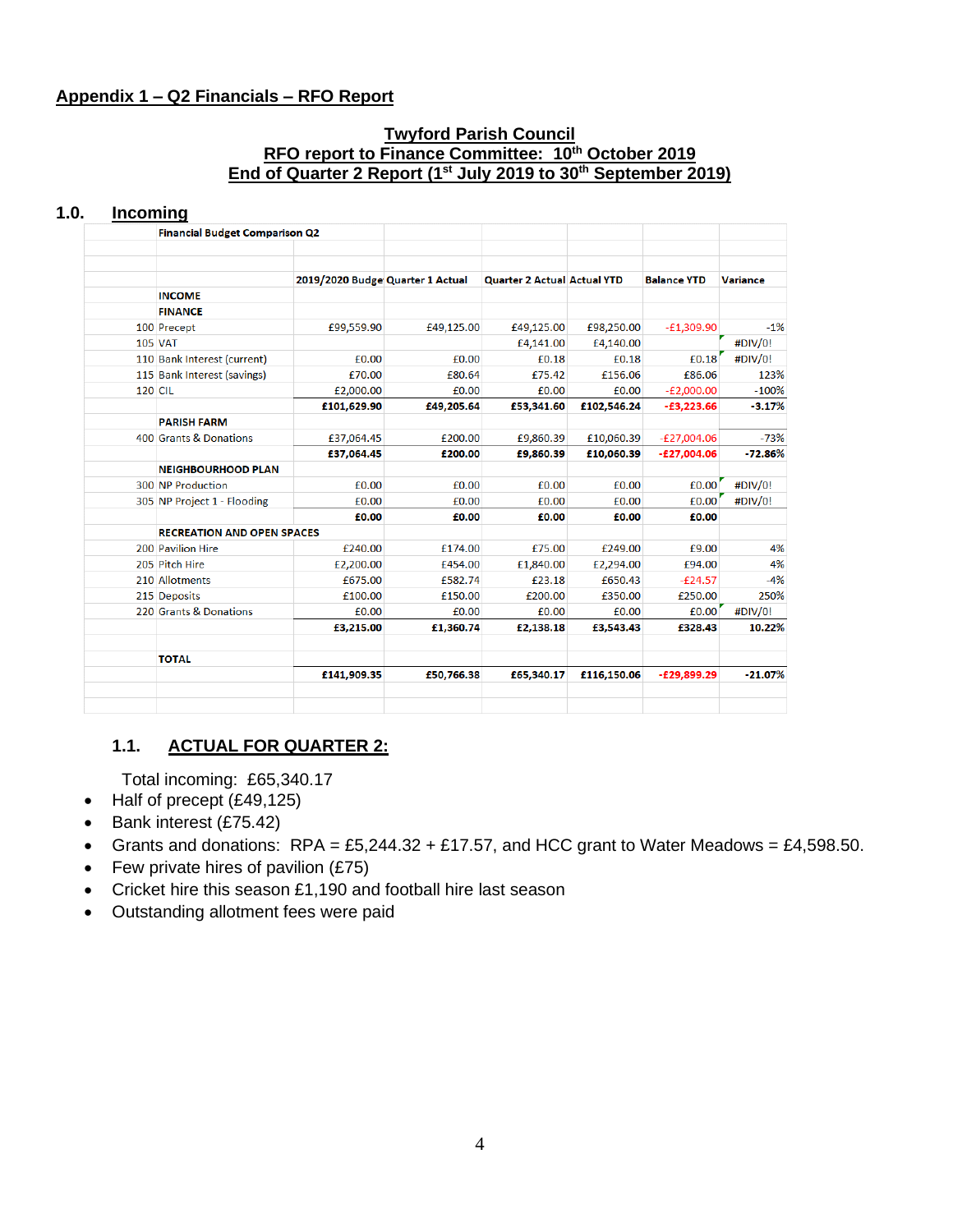## **1.2. BUDGET: Incoming Variances to budget / what we are expecting to come in?**

Full year budget: £141,909

- Nothing received from SDNPA CIL  $(E2,000)$  not sure if we will get anything
- Should expect more RPA to the rest of the year
- The HCC grant for £4,598 is unbudgeted so additional spend towards the Water Meadow project reducing the overall contribution of the Parish Council. There are additional costs anticipated in Consultation fees, but Water Meadows are still tracking to budget.
- Leaders grant (£29,764)
- A few outstanding pith hire invoice (Fair Oak Cricket club)
- Two grants have been awarded, which were non budgeted: £750 towards goals and £120 towards sand. These are yet to be received.

Summary on income: Nothing out of expectation on income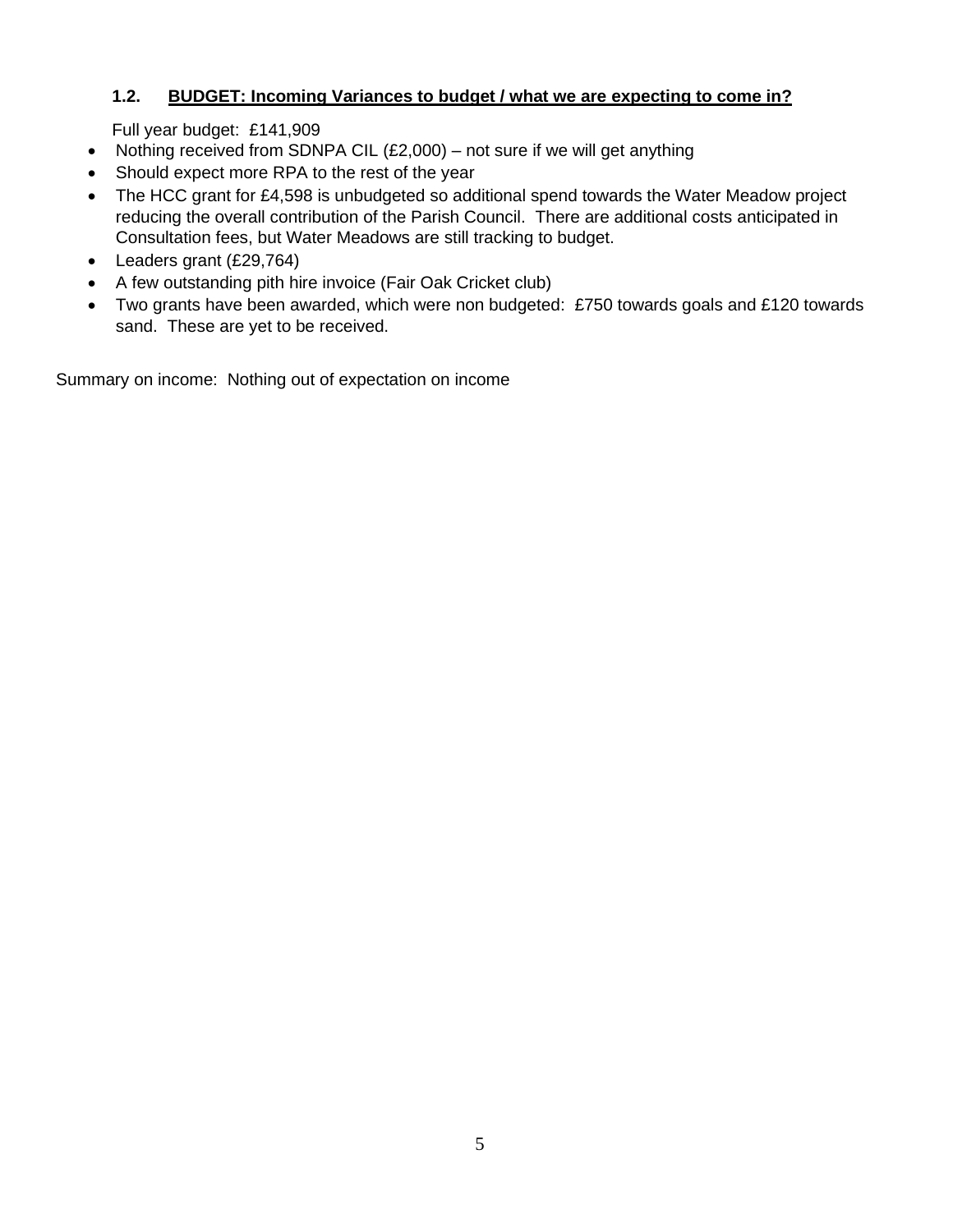### **2.0. Expenditure**

|                                     | 2019/2020 Budge Quarter 1 Actual |                      | <b>Quarter 2 Actual Actual YTD</b> |                      | <b>Balance YTD</b>      | <b>Variance</b> |
|-------------------------------------|----------------------------------|----------------------|------------------------------------|----------------------|-------------------------|-----------------|
| <b>EXPENDITURE</b>                  |                                  |                      |                                    |                      |                         |                 |
| <b>Finance</b>                      |                                  |                      |                                    |                      |                         |                 |
| 1000 Employment Costs               | £15,235.54                       | £4,244.42            | £3,955.43                          | £8,199.85            | £7,035.69               | 46%             |
| 1010 Expenses                       | £540.00                          | £450.69              | £58.30                             | £508.99              | £31.01                  | 6%              |
| 1020 Administration                 | £3,474.00                        | £1,542.18            | £725.13                            | £2,267.31            | £1,206.69               | 35%             |
| 1030 External Advice                | £500.00                          | £80.00               | £0.00                              | £80.00               | £420.00                 | 84%             |
| 1040 Training                       | £500.00                          | £0.00                | £0.00                              | £0.00                | £500.00                 | 100%            |
| 1050 Insurance                      | £2,372.00                        | £0.00                | £0.00                              | £0.00                | £2,372.00               | 100%            |
| 1060 Grants and Donations           | £2,000.00                        | £0.00                | £0.00                              | £0.00                | £2,000.00               | 100%            |
| 1070 Section 137                    | £4,000.00                        | £340.00              | £0.00                              | £340.00              | £3,660.00               | 92%             |
| 1080 Room Hire                      | £1,000.00                        | £0.00                | £425.00                            | £425.00              | £575.00                 | 58%             |
| 1090 Legal Fees                     | £500.00                          | £0.00                | £0.00                              | £0.00                | £500.00                 | 100%            |
| 1100 Audit Fees                     | £925.00                          | £475.00              | £0.00                              | £475.00              | £450.00                 | 49%             |
| 1110 Subscriptions                  | £500.00                          | £464.00              | £0.00                              | £464.00              | £36.00                  | 7%              |
| 1120 Street Lighting                | £3,000.00                        | £1,383.52            | £0.00                              | £1,383.52            | £1,616.48               | 54%             |
| 1130 Speed Camera                   | £3,300.00                        | £19.54               | £0.00                              | £3,169.54            | £130.46                 | 4%              |
| 1140 PWLB interest - Gilbert Roor   | £1,688.25                        | £252.00              | £0.00                              | £252.00              | £1,436.25               | 85%             |
| 1141 PWLB capital - Gilbert Room    | £0.00                            | £600.00              | £0.00                              | £600.00              | $-£600.00$              | #DIV/0!         |
| 1142 PWLB - interest Berry Meado    | £3,455.59                        | £67.92               | £0.00                              | £67.92               | £3,387.67               | 98%             |
| 1143 PWLB - capital Berry Meado     | £0.00                            | £1,666.67            | £0.00                              | £1,666.67            | $-£1,666.67$            | #DIV/0!         |
| 1150 VAT on payments                | £0.00                            | £1,385.43            | £0.00                              | £1,385.43            | $-£1,385.43$            | #DIV/0!         |
| 1160 Street Furniture               | £0.00                            | £0.00                | £56.70                             | £56.70               | $-£56.70$               | #DIV/0!         |
| <b>TOTAL</b>                        | £42,990.38                       | £12,971.37           | £5,220.56                          | £21,341.93           | £21,648.45              | 50%             |
|                                     |                                  |                      |                                    |                      |                         |                 |
| <b>Parish Farm</b>                  |                                  |                      |                                    |                      |                         |                 |
| 4000 PWLB - Water Meadow            | £0.00                            | £0.00                | £0.00                              | £0.00                | £0.00                   |                 |
| 4010 Water Meadow Maintenand        | £3,783.00                        | £1,137.00            | £301.80                            | £1,438.80            | £2,344.20               | 62%             |
| 4020 Water Meadow Project           | £38,164.45                       | £0.00                | £998.82                            | £998.82              | £37,165.63              | 97%             |
| <b>Total</b>                        | £41,947.45                       | £1,137.00            | £1,300.62                          | £2,437.62            | £39,509.83              | 94%             |
| Neighbourhood Plan                  |                                  |                      |                                    |                      |                         |                 |
| 3000 NP Production                  | £13,250.00                       | £1,549.50            | £675.00                            | £2,224.50            | £11,025.50              | 83%             |
| 3010 NP Projects                    | £16,000.00                       | £10,407.78           | £0.00                              | £10,407.78           | £5,592.22               | 35%             |
| <b>Total</b>                        | £29,250.00                       | £11,957.28           | £675.00                            | £12,632.28           | £16,617.72              | 57%             |
| <b>Recreation &amp; Open Spaces</b> |                                  |                      |                                    |                      |                         |                 |
| 2000 Employment Costs               | £960.00                          | £240.00              | £308.34                            | £548.34              | £411.66                 | 43%             |
| 2020 Hunter Park Grounds            | £25,211.50                       | £5,516.56            | £6,346.78                          | £13,038.55           | £12,172.95              | 48%             |
| 2030 Hunter Park Pavilion           | £6,160.00                        | £1,031.06            | £492.46                            | £1,523.52            | £4,636.48               | 75%             |
| 2040 Northfields                    | £3,035.00                        | £422.17              | £422.17                            | £1,055.51            | £1,979.49               | 65%             |
| 2050 New Assets                     | £24,750.00                       | £10.89               |                                    |                      |                         | 90%             |
| 2060 Other Open Space               | £9,464.00                        | £73.00               | £2,510.80<br>£325.00               | £2,521.69<br>£398.00 | £22,228.31<br>£9,066.00 | 96%             |
| 2070 Allotments                     | £200.00                          | £407.79              | £179.43                            | £587.22              | $-£387.22$              | $-194%$         |
|                                     | £100.00                          |                      | £50.00                             | £200.00              | $-£100.00$              | $-100%$         |
| 2080 Deposits returned<br>Total     | £69,880.50                       | £150.00<br>£7,851.47 | £10,634.98                         | £19,872.83           | £50,007.67              | 72%             |
|                                     |                                  |                      |                                    |                      |                         |                 |
| TOTAL                               | £184,068.33                      | £33,917.12           | £17,831.16                         | £56,284.66           | £127,783.67             | 69%             |
|                                     |                                  |                      |                                    |                      |                         |                 |
| <b>Financial Budget Comparison</b>  | 2019/2020 Budge Quarter 1 Actual |                      | <b>Quarter 2 Actual Actual YTD</b> |                      |                         |                 |
| <b>Total Income</b>                 | £141,909.35                      | £50,766.38           | £65,340.17                         | £116,150.06          | $-E25,759.29$           | $-18%$          |
| <b>Total Expenditure</b>            | £184,068.33                      | £33,917.12           | £17,831.16                         | £56,284.66           | $-£127,783.67$          | -69%            |
| <b>Funded by reserves</b>           |                                  |                      |                                    |                      |                         |                 |
| <b>Total Net Balance</b>            | -£42,158.98                      | £16,849.26           | £47,509.01                         | £59,865.40           | £102,024.38             |                 |
|                                     |                                  |                      |                                    |                      |                         |                 |
|                                     |                                  |                      |                                    |                      |                         |                 |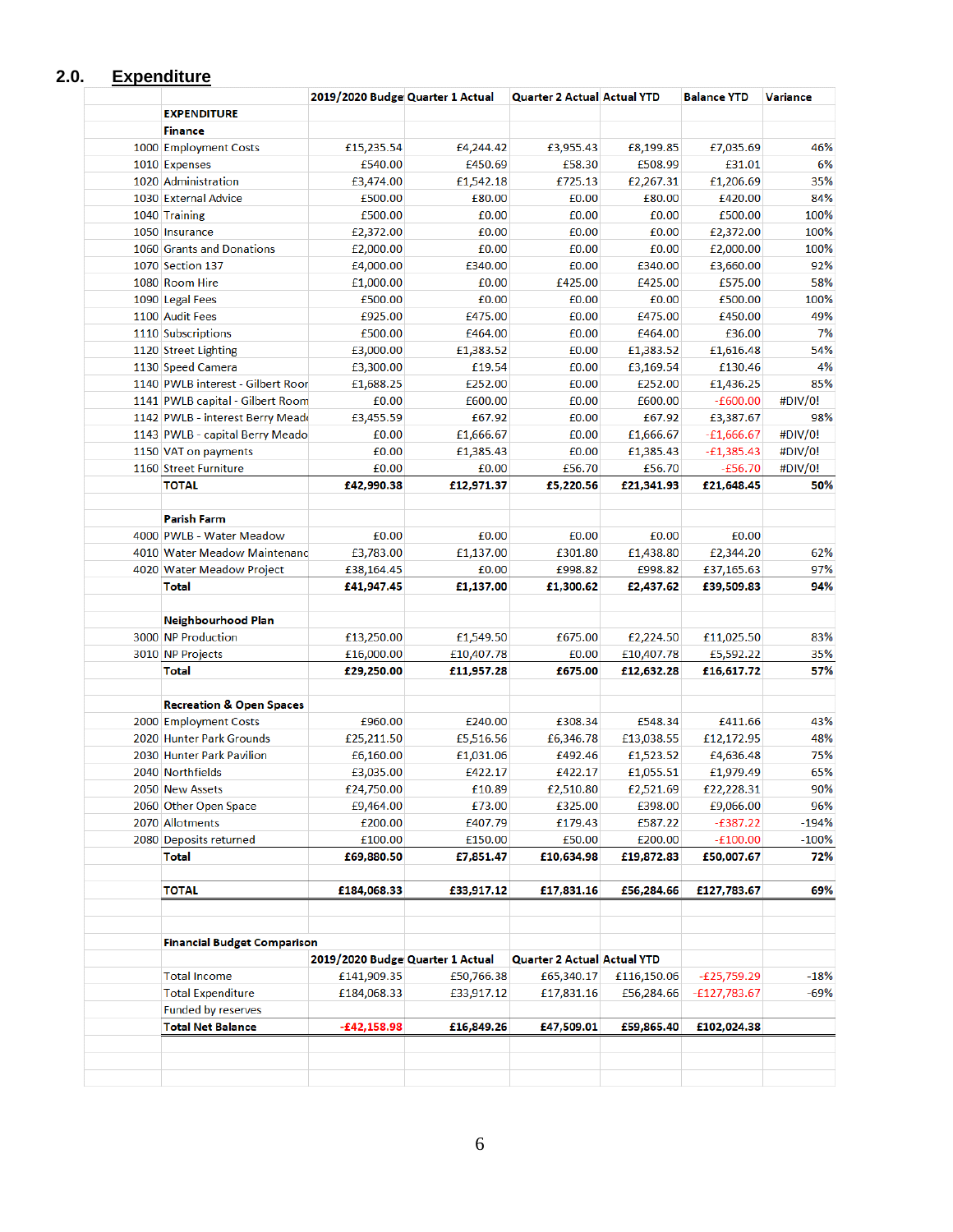# **2.1. ACTUAL FOR QUARTER:**

Total outgoing: £17,831.16

- Clerk salary and associated £3,955.43
- Expenses £58.30
- Admin £725.13 (£500 hardware purchases for new Assistant Clerk)
- Water Meadow project £998.82 Aquascience
- Parish Farm new gate £301
- Neighbourhood plan admin £675
- Hunter Park groundsman £6,346 includes Hunter Park and Cricket square keeping
- New assets £2,510.80 for goals and locks
- Expenditure is £16,000 less than Q1, due to £10k spend in Q1 to Mayer Brown, and Street Lighting and loan payments were made in Q1 but not in Q2.

### **2.2. BUDGET: Expenditure Variances to Budget / What we were expecting**

Full year budget: £184,068

- Clerk pay is tracking at just over 50% for the year it is estimated this will come in over budget now that Assistant Clerk is in role since 9<sup>th</sup> September.
- Expenses over budget, only £31 left in the budget for rest of year (out of total budget of £540). Budget did not include P.O Box – to be reviewed for next year budget.
- Administration spend is 65% of budget, due to purchase of accounting package in Q1.
- No expenditure from S137 or grants yet we need to consider how we are going to promote this fund.
- Cricket groundsman is tracking to over budget but as the work is seasonal it is expected to come in on budget at the end of the year.
- No expenditure against the play assets which is waiting for the strategy to be finalised
- Expenditure on goals £1,800 over budget. Grant has been awarded for £750, reducing the overspend to £1,050 which will come from the pollution testing budget.

Summary on expenditure: A few items to review and keep an eye – sufficient funds to cover

#### **3.0. Year to date**

At half way through the year, and the creation of the Two Parks Strategy, expenditure has not commenced on the basketball court. The Parish Council need to be mindful that a timetable is created to ensure expenditure commences prior to the end of the financial year.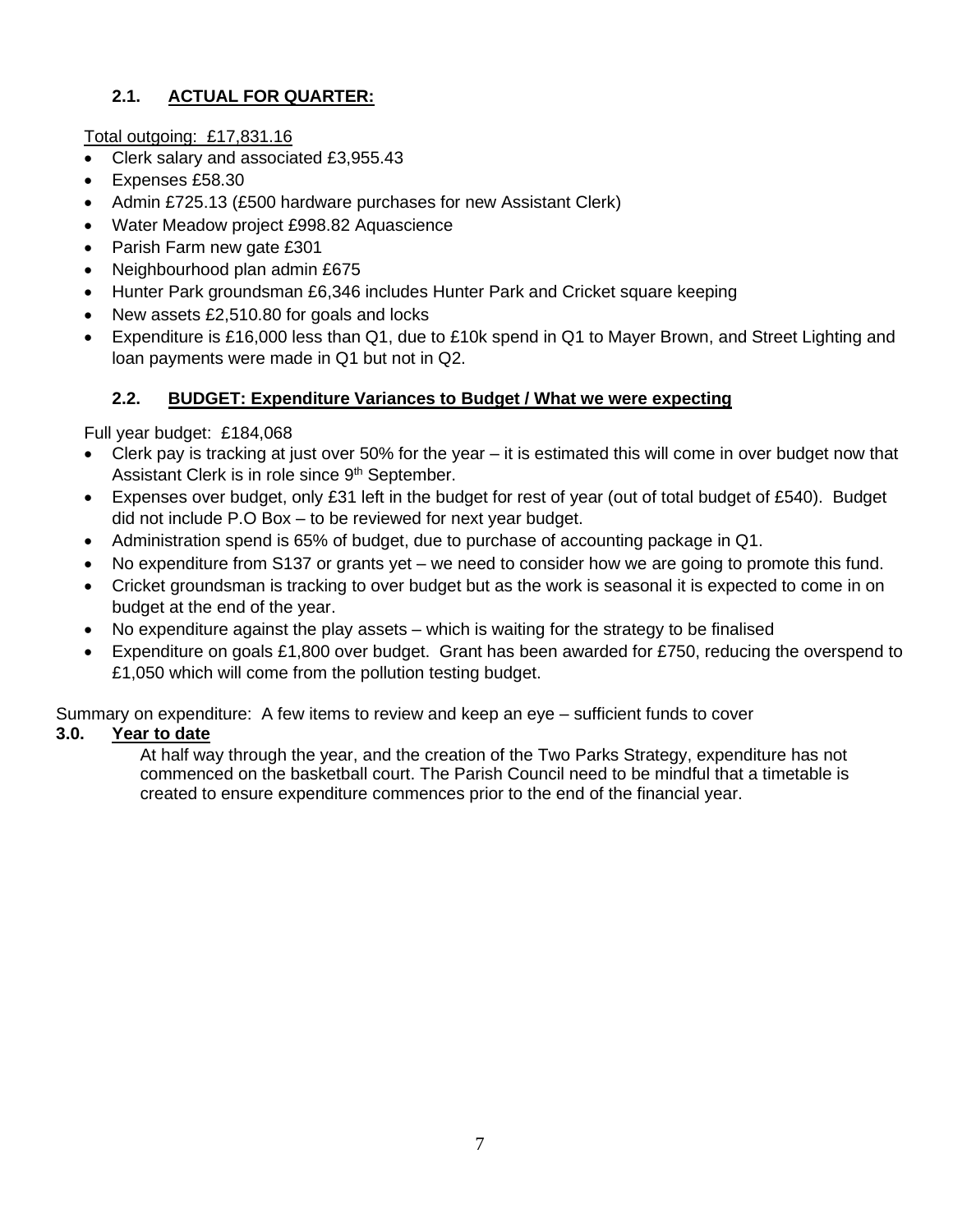## **4.0. Financial Summary - Actual**

| <b>Financial Summary - Cashbook</b>              |            |           |             |
|--------------------------------------------------|------------|-----------|-------------|
| Summary between 01/07/19 and 30/09/19 inclusive. |            |           |             |
| Balances at the start of the year                |            |           |             |
| <b>Ordinary Accounts</b>                         |            |           |             |
| <b>HSBC C/A</b>                                  |            |           | £3,556.88   |
| <b>HSBC Savings</b>                              |            |           | £127,104.99 |
| Total                                            |            |           | £130,661.87 |
| Balances at start of period                      |            |           |             |
| <b>Ordinary Accounts</b>                         |            |           |             |
| <b>HSBC C/A</b>                                  |            |           | £1,184.75   |
| <b>HSBC Savings</b>                              |            |           | £142,185.63 |
| Total                                            |            |           | £143,370.38 |
|                                                  | <b>Net</b> | Vat       | Gross       |
| Finance                                          |            |           |             |
| Receipts                                         | £53,341.60 | £0.00     | £53,341.60  |
| Payments                                         | £8,370.56  | £735.49   | £9,106.05   |
| Parish Farm                                      |            |           |             |
| Receipts                                         | £9,860.39  | £0.00     | £9,860.39   |
| Payments                                         | £1,300.62  | £165.12   | £1,465.74   |
| Neighbourhood Plan                               |            |           |             |
| Payments                                         | £675.00    | £0.00     | £675.00     |
| <b>Recreation &amp; Open Spaces</b>              |            |           |             |
| Receipts                                         | £2,182.69  | £0.00     | £2,182.69   |
| Payments                                         | £12,021.36 | £2,168.27 | £14,189.63  |
| <b>Closing Balances</b>                          |            |           |             |
| <b>Ordinary Accounts</b>                         |            |           |             |
| <b>HSBC C/A</b>                                  |            |           | £16,057.59  |
| <b>HSBC Savings</b>                              |            |           | £167,261.05 |
| Total                                            |            |           | £183,318.64 |
|                                                  |            |           |             |

| Signed |                                       |
|--------|---------------------------------------|
| Chair  | Clerk / Responsible Financial Officer |